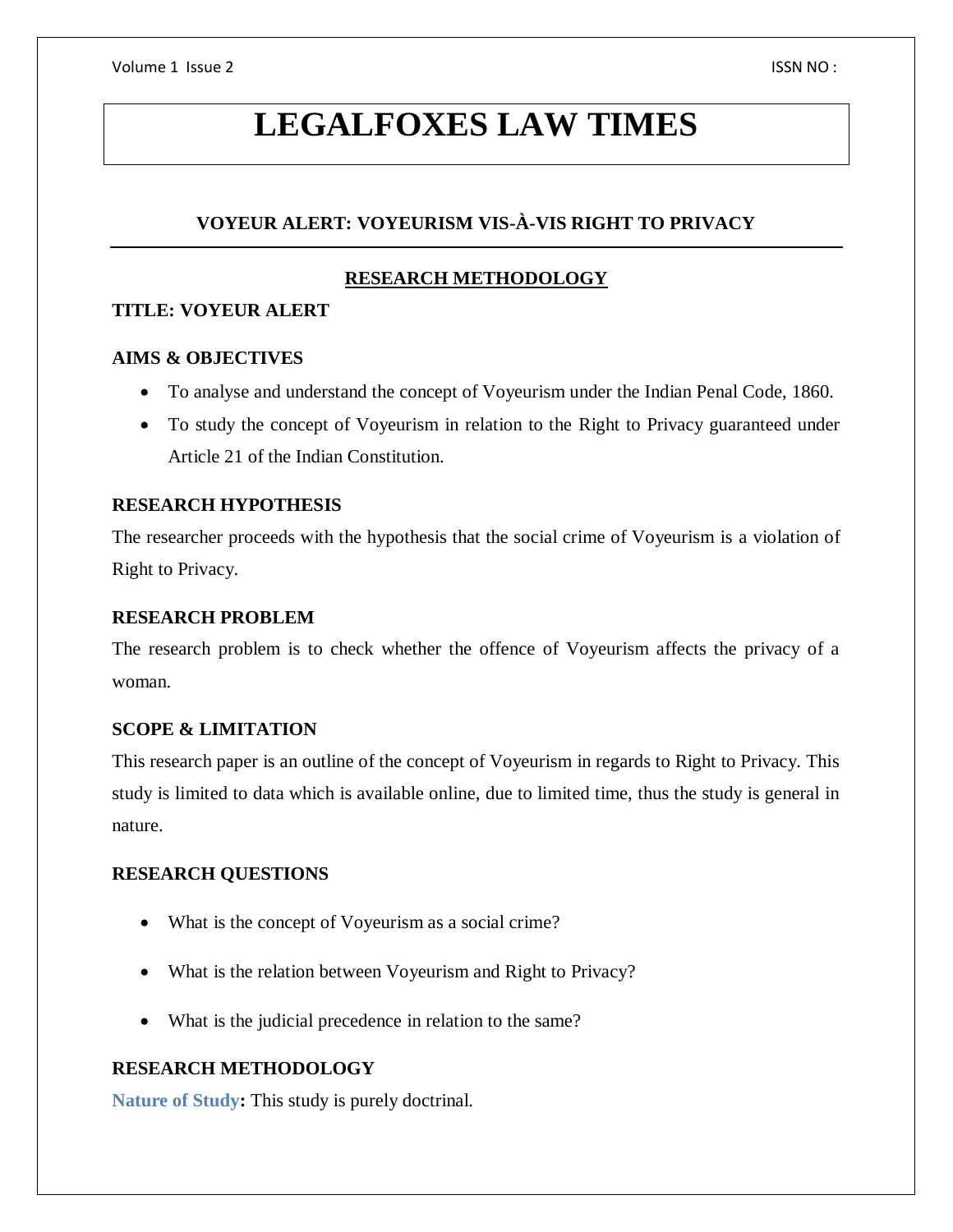**Method of Data Collection**: The researcher has relied upon secondary resources such as reports, journals, articles, various cases and web sources.

# **MODE OF CITATION**

A uniform method of citation is followed throughout this paper.

# **INTRODUCTION**

Voyeurism is an offence to both the privacy as well as the dignity of a person, by infringing upon the right of individuals to control the exposure of their bodies without their consent or knowledge, either through unwarranted observation of the individual or through the distribution of images or videos against the wishes or without the knowledge of the victim. Voyeurism is a criminal offence in many jurisdictions across the world such as Australia<sup>1</sup>, the United States,<sup>2</sup> Canada,<sup>3</sup> and the UK<sup>4</sup>, which criminalises either the capturing of certain images, or observation of individuals, or both.

Voyeurism is a social crime because it is affecting society at large. Marshall (1998) proposed the definition of social crime as "a cognizant challenge to a prevailing social order and its values". Major social crimes include political crime, economic crimes, a crime against women, etc. In this study, 'Social Crime' is defined as a sexual crime committed towards women, which is considered against society by violating the societal norms, creating disturbances and fear among its members.

## **VOYEURISM IN REGARDS WITH RIGHT TO PRIVACY**

## **Right to Privacy**

Right to Privacy is a fundamental right which is guaranteed under art 21 of the Indian Constitution.<sup>5</sup> Privacy has always been a natural right.<sup>6</sup> The fundamental right to privacy would cover three aspects  $-$  (i) intrusion with an individual's physical body, (ii) informational privacy,

 $\overline{a}$ 

 $<sup>1</sup>$  Crimes Act, 1910.</sup>

<sup>2</sup> Video Voyeurism Protection Act, 2004.

<sup>3</sup> Section 162, Criminal Code of Canada.

<sup>4</sup> Section 67, Sexual Offences Act, 2003.

<sup>5</sup>K S Puttaswamy v. Union of India (2017) 10 SCC 1.

 $6$ Govind v. State of MP (1975) 2 SCC 148.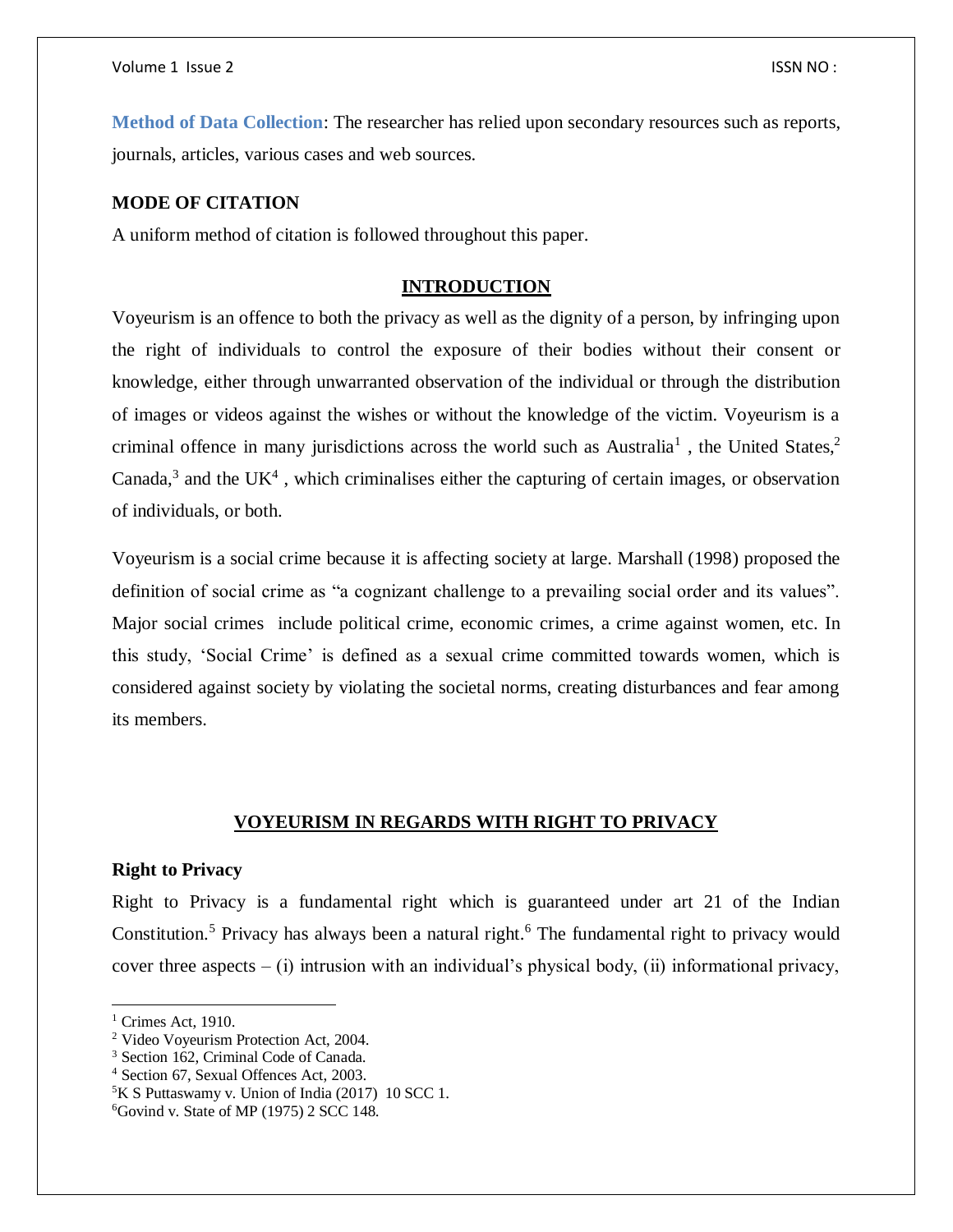#### Volume 1 Issue 2 ISSN NO :

and (iii) privacy of choice. It is part of liberty within the meaning of that expression in Art 21. Right to Privacy means "right to be let alone"; the right of a person to be free from any unwarranted interference.<sup>7</sup>

Privacy constitutes fundamental right but it is no absolute right and can be overridden by State's Compelling interest.<sup>8</sup> It is subject to three-fold test given in the judgement: Legality, Legitimate State aim and Proportionality. To infringe anyone's privacy there should be the existence of law and a guarantee against arbitrary State action and a rational nexus or connection between objectives means to achieve them.

To commit an offence of Voyeurism which is to affect woman privacy is not protected as there is no law which allows doing so and it is not the State's requirement. It is also not proportional as the objective which accused want to achieve is illegal and so the means.

It is the privacy of a woman not to be observed when she is engaged in a private act. It is her privacy of choice. Voyeurism is an offence to both the privacy and dignity of a woman by being observed by a man without her consent when she is engaged in a private act where she is expected to not be observed. The word "*privacy*" has been used in explanation 1 to address that the offence of Voyeurism is an infringement of a woman's privacy. If the woman consent for the capturing the act and against her consent, it was shared with another individual then this will also amount to voyeurism.

Voyeurism is a ridiculous form of enjoyment for men but mental torture for women. Men who indulge in such enjoyment do not seem to realize that they are infringing on the fundamental right to privacy of her body of the woman. Due to such offenders the women do not feel safe inside such places where she would usually expect not to be observed*.* 9

Invasion of privacy isa violation of a "right not to be looked at"<sup>10</sup>. Privacy is the condition of there being no "undocumented personal information about oneself known to others.<sup>11</sup> Interest in having reasonable expectation fulfilled and in being able to make informed choices once again

 $\overline{\phantom{a}}$ 

<sup>&</sup>lt;sup>7</sup>Blacks Law Dictionary 11<sup>th</sup> edition

 $8K S$  Puttaswamy v. Union of India (2017) 10 SCC 1.

<sup>&</sup>lt;sup>9</sup>State v. Shailesh Unique I.D. No. 02404R0032112014.

<sup>&</sup>lt;sup>10</sup> Thomson on Privacy "Philosophy and Public Affairs, Vol 4 (1975) p. 318.

<sup>11</sup>Ameraican philosophical Quarterly, Vol 20 (1983) p 346.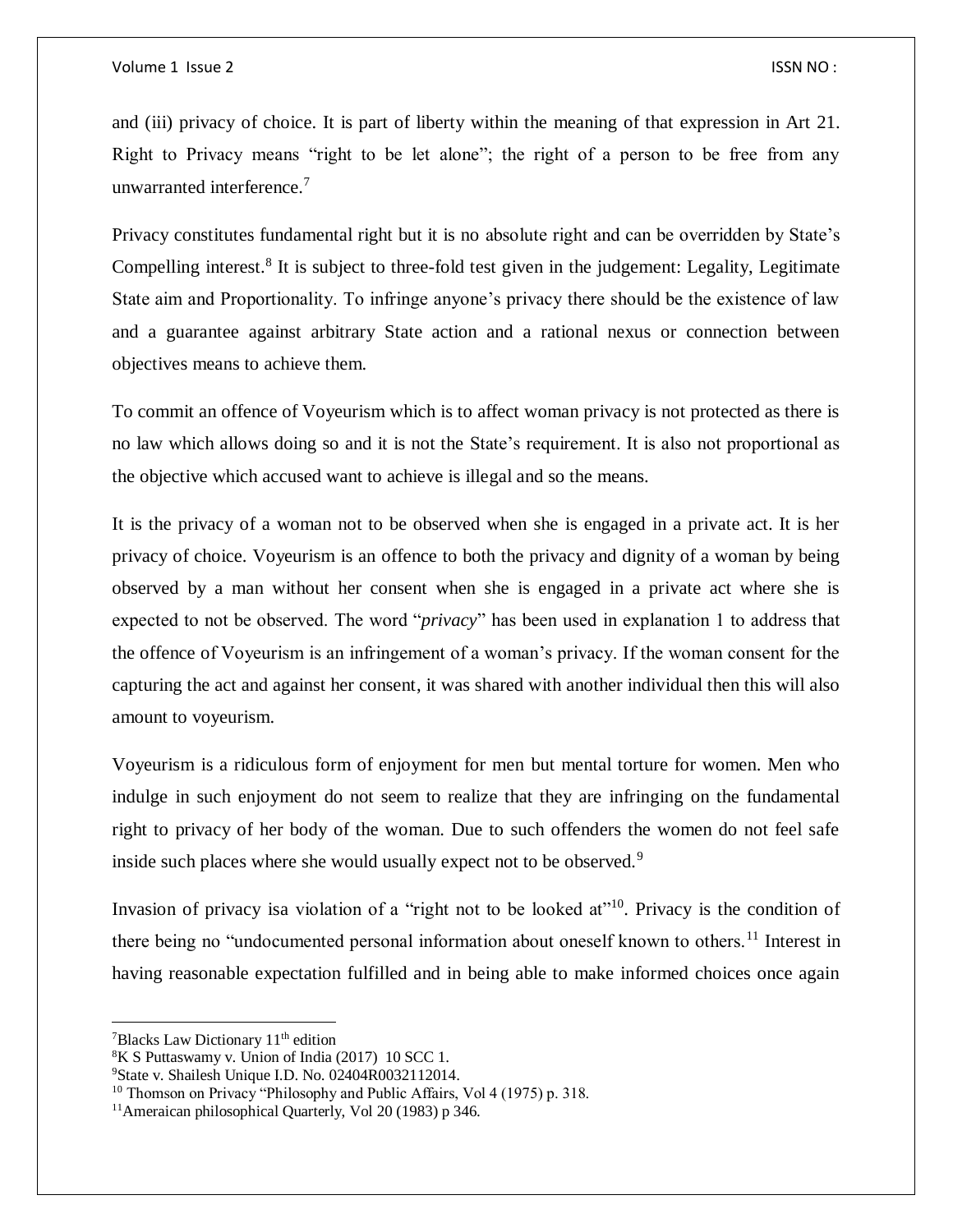appear to be more adequately reflect the foundation of the concept of privacy.<sup>12</sup>The expectation of privacy is highest in places where one can exclude others.<sup>13</sup> The normative question of the reasonable expectation of privacy can be answered by law prioritizing the observed person interest in protecting their autonomy and sexual integrity over the accused's liberty of action.<sup>14</sup>Privacy roots are embedded in the same soil as the sanctity of the home and the protection of one's property.<sup>15</sup>

Voyeurism is an offence by which an individual invades and encroaches upon the privacy of an individual, it can be said that the offence of voyeurism is in violation of article 21 of the Indian constitution.<sup>16</sup>

# **JUDICIAL PRECEDENCE**

## **Prior to the Criminal Amendment 2013**

Supreme Court of India discarded the age-old Hicklin test and proposed a new parameter named the "community standard" test in *Aveek Sarkar &Anders v. State Of West Bengal & Anr*<sup>17</sup>. In the case, a German magazine "STERN" published an article on Boris Becker, a renowned tennis player with a nude photo of him and his dark-skinned fiancé to portray his message "love triumphs hate". The same article along with the picture was republished in an Indian sports magazine. An avid reader of the magazine filed a case as he thought the picture could corrupt the mind of the young readers of the magazine and was against the cultures of the Indian society. The Supreme Court held that the picture was not lascivious or obscene as it should be seen in the context of the article along with it was published. According to the judgment only those sexrelated materials which have a tendency of "exciting lustful thoughts" can be held to be obscene, but the obscenity has to be judged from the point of view of an average person, by applying contemporary community standards."

 $\overline{\phantom{a}}$ 

<sup>12</sup>Nathan, Daniel O. "Just Looking: Voyeurism and the Grounds of Privacy." *Public Affairs Quarterly*, vol. 4, no. 4, 1990, pp. 365–386. *JSTOR*, www.jstor.org/stable/40435762. Accessed 1 Apr. 2020.

<sup>13</sup> Queen v. Ryan Jarwis 2019 SCC Online Can SC 2.

<sup>14</sup>R v. Jarwis (2017) ONCA 778.

<sup>15</sup>R v. Landry (1986) 1 SCR 145.

<sup>16</sup>Lavanya Chawala, Droit Penale: Indian Law Journal on Crime & Criminology (online) vol 2 issue 1.

 $17$  (2014) 4 SCC 257.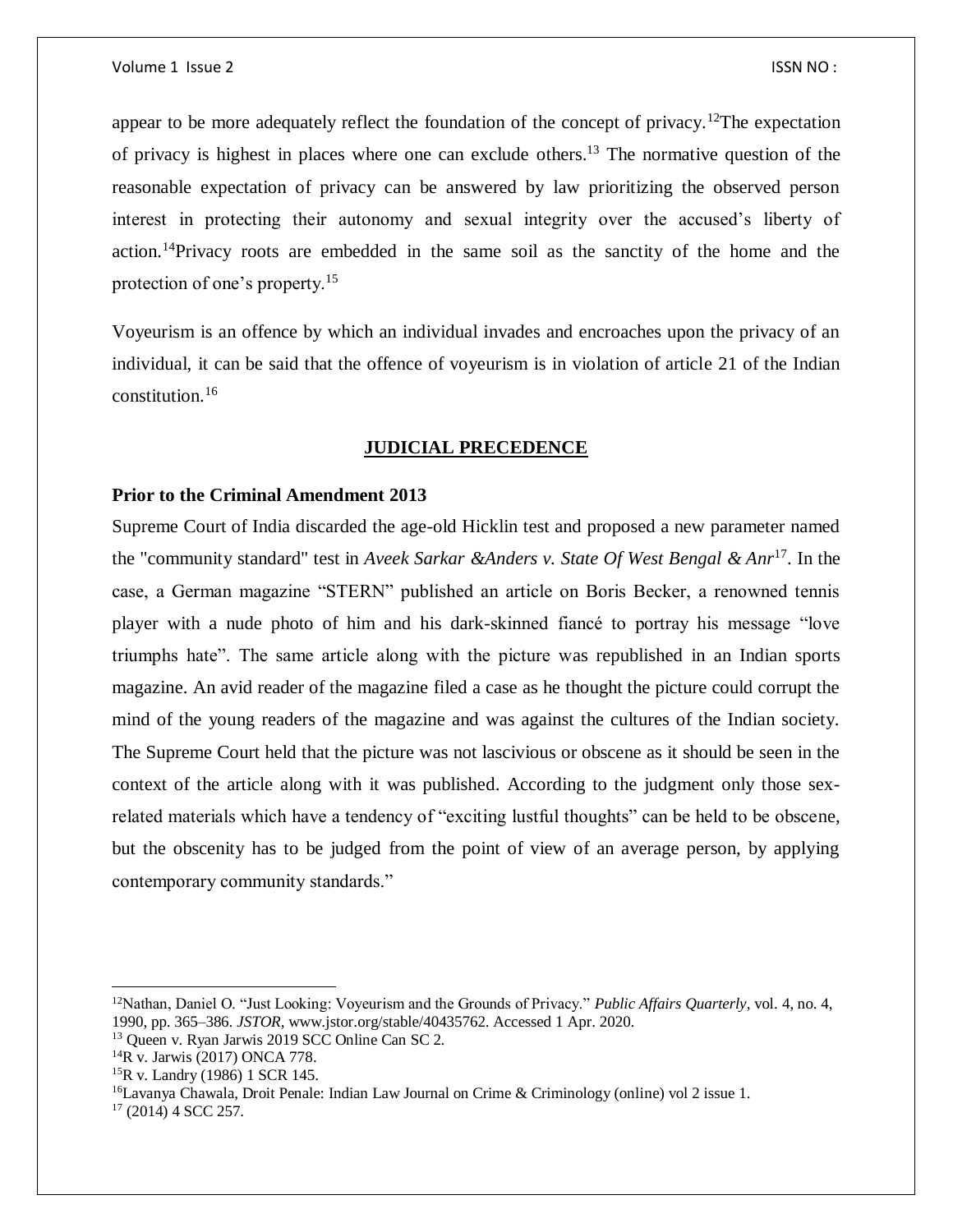In the Indian scenario, in the case of *Ranjeet D. Udeshi v. the State of Maharashtra,* <sup>18</sup> the Supreme Court admitted that Indian Penal Code doesn't define obscenity though it provides punishment for publication of obscene matter.

# **Post-Criminal Amendment 2013**

In the case *State v. Rahul*<sup>19</sup> on 29 November 2013, the accused was punished under section 354C IPC. The accused had established sexual relationships with a girl by force and without her consent and had also captured images of the victim's private parts without her consent. Later on, the accused threatened to post and disseminate the captured videos if she failed to maintain the sexual relationship with him. The district court has charged him guilty of the offence of Voyeurism under sec 354C and gave him required punishment.

In the case of *State v. Shailesh*<sup>20</sup>, Delhi District Court gave judgement and convicted the accused for the offence of Voyeurism. Voyeurism is a ridiculous form of enjoyment for men but mental torture for women. Men who indulge in such enjoyment do not seem to realize that they are infringing on the fundamental right to privacy of her body of the woman. Due to such offenders the women do not feel safe inside such places where she would usually expect not to be observed.

# **RECENT DEVELOPMENT**

A new form of video voyeurism also known as 'cyber peeping' has emerged in recent times where images of the private area of subjects, mostly females are captured without her knowledge and then transmitted widely without her consent thus violating privacy rights.  $21$  Video voyeurism is the act of secretly or discreetly photographing certain parts of the body mostly unclothed without the person's consent. It is, in fact, a very invasive and intimidating crime particularly in our society where the females are worshipped or respected. Many of the innocent victims, ladies or even minor girls have unwittingly become the object of video voyeurism websites whose privacy has been surreptitiously invaded using the high gadgets.<sup>22</sup>

 $\overline{a}$ 

<sup>18</sup> A.I.R 881, 1965 SCR 65.

<sup>19</sup> SC No.249/13.

<sup>20</sup>State v. Shailesh Unique I.D. No. 02404R0032112014.

<sup>&</sup>lt;sup>21</sup>Deepthy S, Women as a Victim & Survivor in Cybercrimes, jlsr.thelawbrigade.com.

<sup>&</sup>lt;sup>22</sup> Neeraj Arora, Advocate, Article - Prying Eyes on Privacy through Peeping Toms, April 28, 2010, Archive for the Information Technology Act.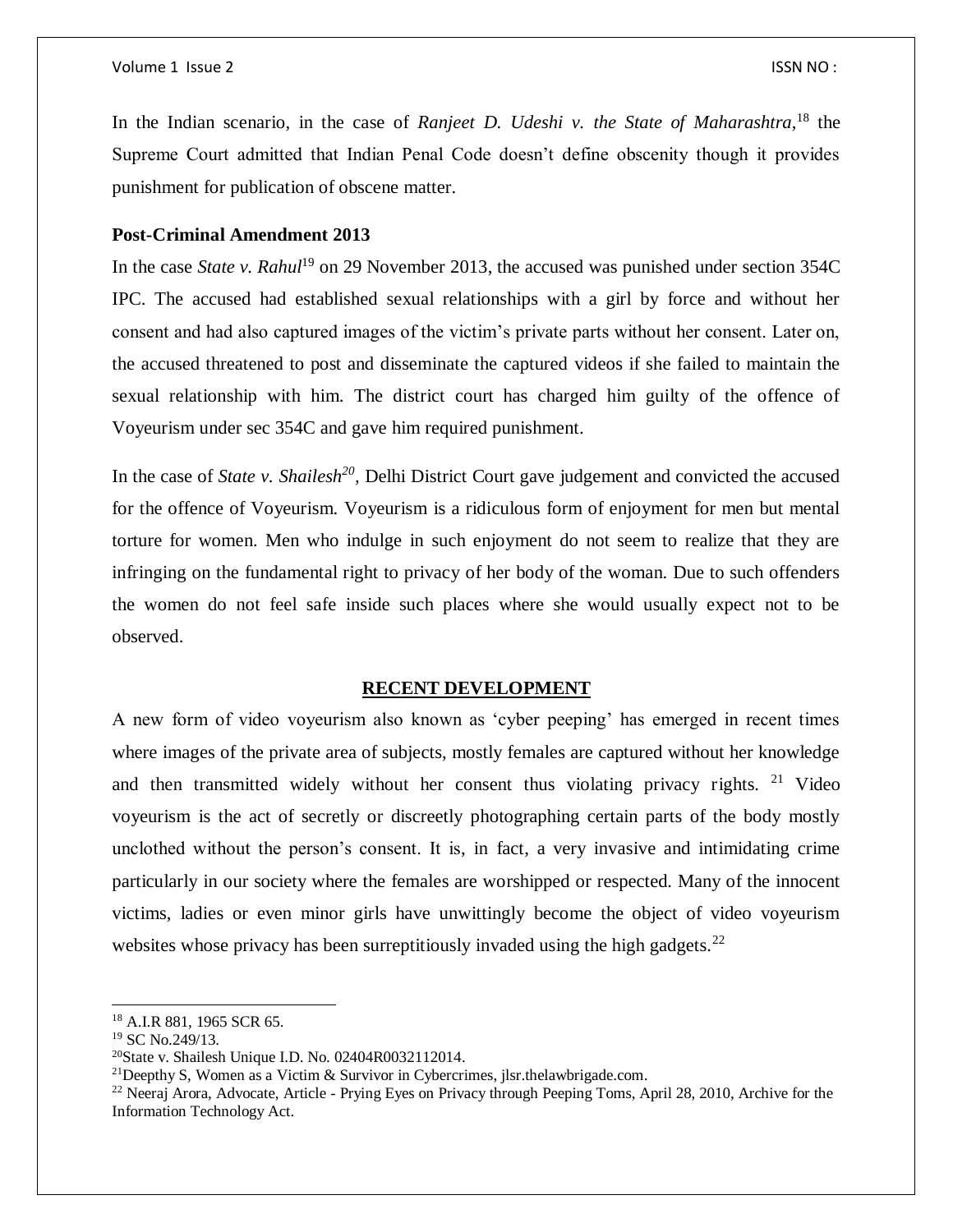## **RELEVANT PROVISIONS IN CODE OF CRIMINAL PROCEDURE 1973**

The relevant provisions related to the woman in CrPC are as follows:

- Sec 46(4) CrPC: As per this section woman cannot be arrested before sunrise and after sunset but it is subject to exceptional circumstances where a woman police officer shall take prior permission from Judicial Magistrate First Class with a written report.
- Sec 47(2) CrPC: Notice should be given to a woman for search in the place which is occupied by such female who as per custom did not appear in public.
- Sec 51(2) CrPC: Search of a woman shall be done by a female in which decency should be maintained.
- Sec 53(2) CrPC: The medical examination of a female accused shall be performed only bya registered female medical practitioner or under her supervision.
- Sec 160 CrPC: A woman is not required to attend the police station as a witness.
- Sec 164A CrPC: The medical examination of a victim of rape shall be done upon the consent of the victim and doctor's report is not conclusive proof of rape. It is judicial pronouncement and it should be adjudged by the judiciary itself.
- **Zero FIR:**An FIR can be registered in any police station irrespective of place of incidence.
- **Time does not matter:**Police cannot refuse to register an FIR even if a considerable period of time has elapsed since the incident.

# **RELEVANT PROVISION IN INDIAN PENAL CODE, 1860**

The relevant provisions specifically related to the woman in IPC are as follows:

- Sec 228A IPC: Nobody can disclose the identity of the victim of certain sexual offences and if the person does so punishment has been prescribed.
- **Sec 302/304B IPC:** Punishment has been provided for murder and dowry death within 7 years of marriage if death has occurred unnaturally and before death woman was subjected to cruelty or harassment by husband or any relative of husband.
- **Sec 354 IPC:** Punishment has been provided if a person uses criminal force to outragethe modesty of a woman.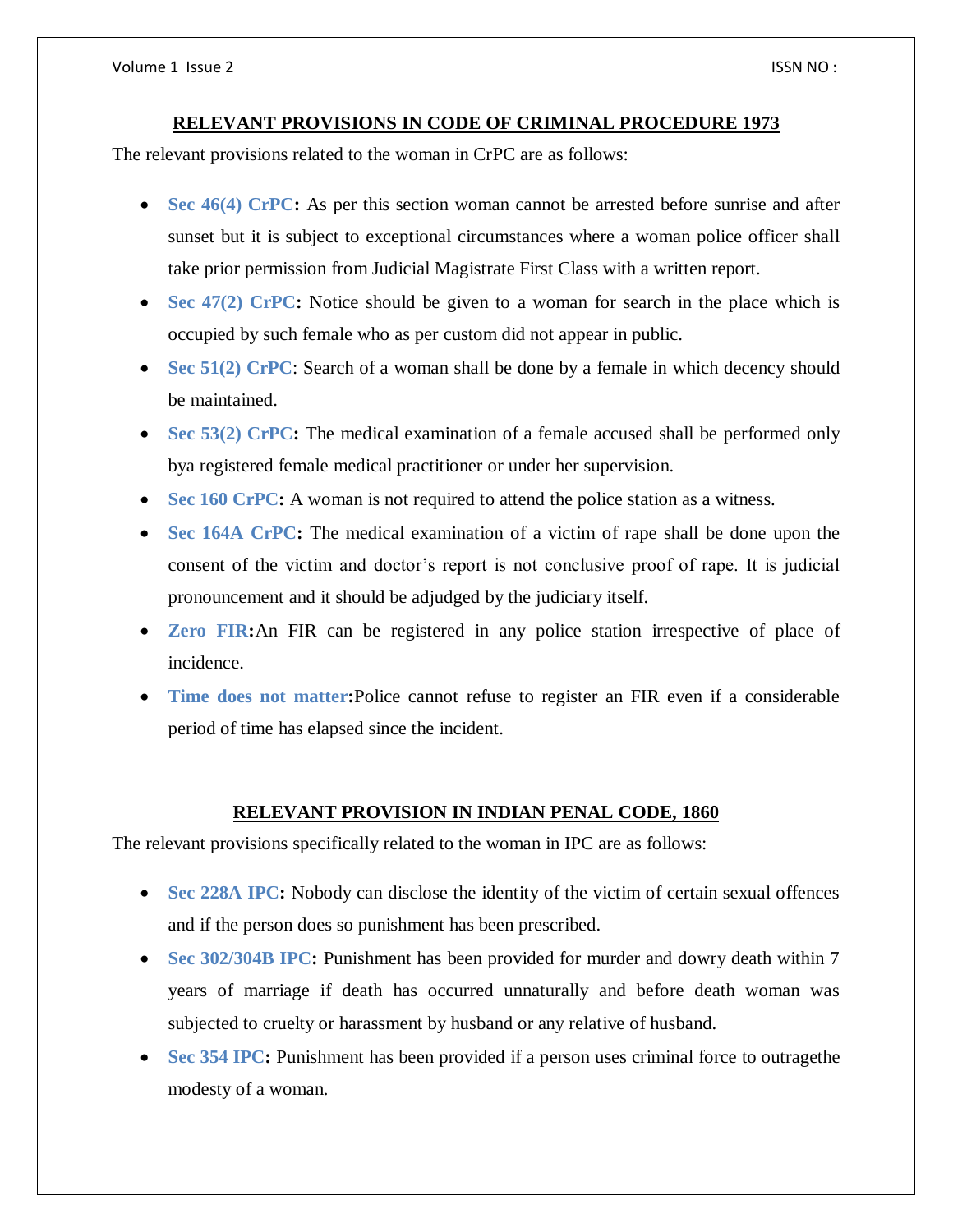- Sec 354A IPC: Punishment for sexual harassment has been provided if a man physically contacts or unwelcomed remarks or request sexual favours or shows pornography against the will of the woman.
- **Sec 354B IPC:** Punishment has been provided for disrobing a woman.
- **Sec 354C IPC:** Punishment has been provided for committing the offence of Voyeurism.
- Sec 354D IPC: Punishment has been provided for committing the offence of stalking.
- **Sec 376 IPC:** Punishment has been provided if a man commits rape against a woman.
- **Sec 509 IPC:** Punishment has been provided if anybody through words or gestures or act insults the modesty of a woman.

## **CONCLUSION**

The offence of Voyeurism is a social crime as it affects society at large and shows the criminal intention of a man that affects the dignity and integrity of a woman. The accused violates and infringes the very privacy of a woman as he observed the woman where she is engaged in a private act where she would not like to be observed or exposed or where she wanted that privacy should be maintained. The person committing the offence violates the fundamental right to privacy that is guaranteed under art 21 of the Indian constitution.

Every person has a right to choose which signifies that every woman has a right to maintain her privacy and nobody should infringe her privacy where she wanted that she should not be observed. The offence of voyeurism under sec 354C IPC is closely connected to Right to Privacy. Art 21 that is right to life and personal liberty can only be deprived by the fair procedure defined under the law which should be reasonable and just.

The act of voyeurism violates the privacy which is an essential facet of right to life and personal liberty and this act does not come within the purview of the fair procedure according to the law as it is done only for sexual pleasure. The judicial precedence shows that voyeurism affects the very right to privacy and dignity of a woman which signifies that the offence of voyeurism and right to privacy is closely related to each other. The hypothesis stands proved.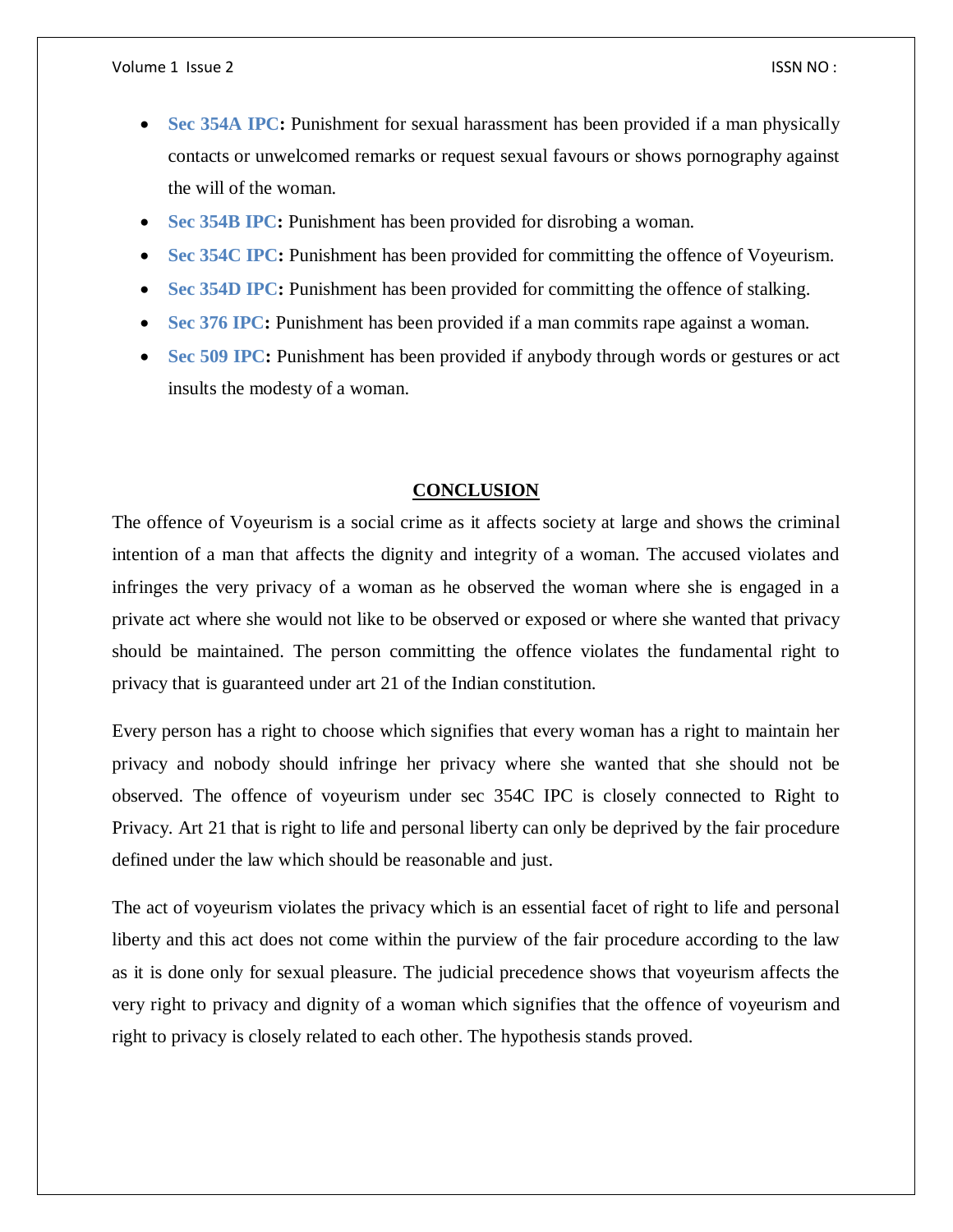## **BIBLIOGRAPHY**

# **Journal**

- **1.** Singh Dalla Harpreet. Cyber Crime A threat to person, property, Government and Societies. IJARCSSE. 2013; 3(5).
- **2.** Prof. Walker MB. Chamber's Dictionary of Science and Technology, Ed. 4, Allied Chambers, New Delhi India. 2001, 1246.
- **3.** Meg S. Kaplan and Richard B. Krueger, "Voyeurism: Psychopathology and Theory" in Sexual Deviance: Theory, Assessment and Treatment (New York: The Guilford Press, 1997), pp. 297-310, at p. 297.
- **4.** Lance Rothenberg, Article on Rethinking Privacy: Peeping Toms, Video Voyeurs, and the failure of criminal law to recognize a reasonable expectation of privacy in the public space, American University Law Review, 49, 1127, (1999).
- **5.** Thomson on Privacy "Philosophy and Public Affairs, Vol 4 (1975) p. 318.
- **6.** American Philosophical Quarterly, Vol 20 (1983) p 346.
- **7.** Nathan, Daniel O. "Just Looking: Voyeurism and the Grounds of Privacy." *Public Affairs Quarterly*, vol. 4, no. 4, 1990, pp. 365–386. *JSTOR*, [www.jstor.org/stable/40435762.](http://www.jstor.org/stable/40435762.%20Accessed%201%20Apr.%202020)  [Accessed 1 Apr. 2020.](http://www.jstor.org/stable/40435762.%20Accessed%201%20Apr.%202020)
- **8.** Lavanya Chawala, Droit Penale: Indian Law Journal on Crime & Criminology (online) vol 2 issue 1.
- **9.** Deepthy S, Women as a Victim & Survivor in Cybercrimes, jlsr.thelawbrigade.com.
- **10.** Neeraj Arora, Advocate, Article Prying Eyes on Privacy through Peeping Toms, April 28, 2010, Archive for the Information Technology Act.

## **Cases**

- **1.** State of Uttarakhand v. Ajam LNIND 2017 UTTAR 613.
- **2.** KS Puttaswamy v. Union of India (2017) 10 SCC 1.
- **3.** Govind v. State of MP (1975) 2 SCC 148.
- **4.** State v. Shailesh Unique I.D. No. 02404R0032112014.
- **5.** Queen v. Ryan Jarvis 2019 SCC Online Can SC 2.
- **6.** R v. Jarwis (2017) ONCA 778.
- **7.** R v. Landry (1986) 1 SCR 145.